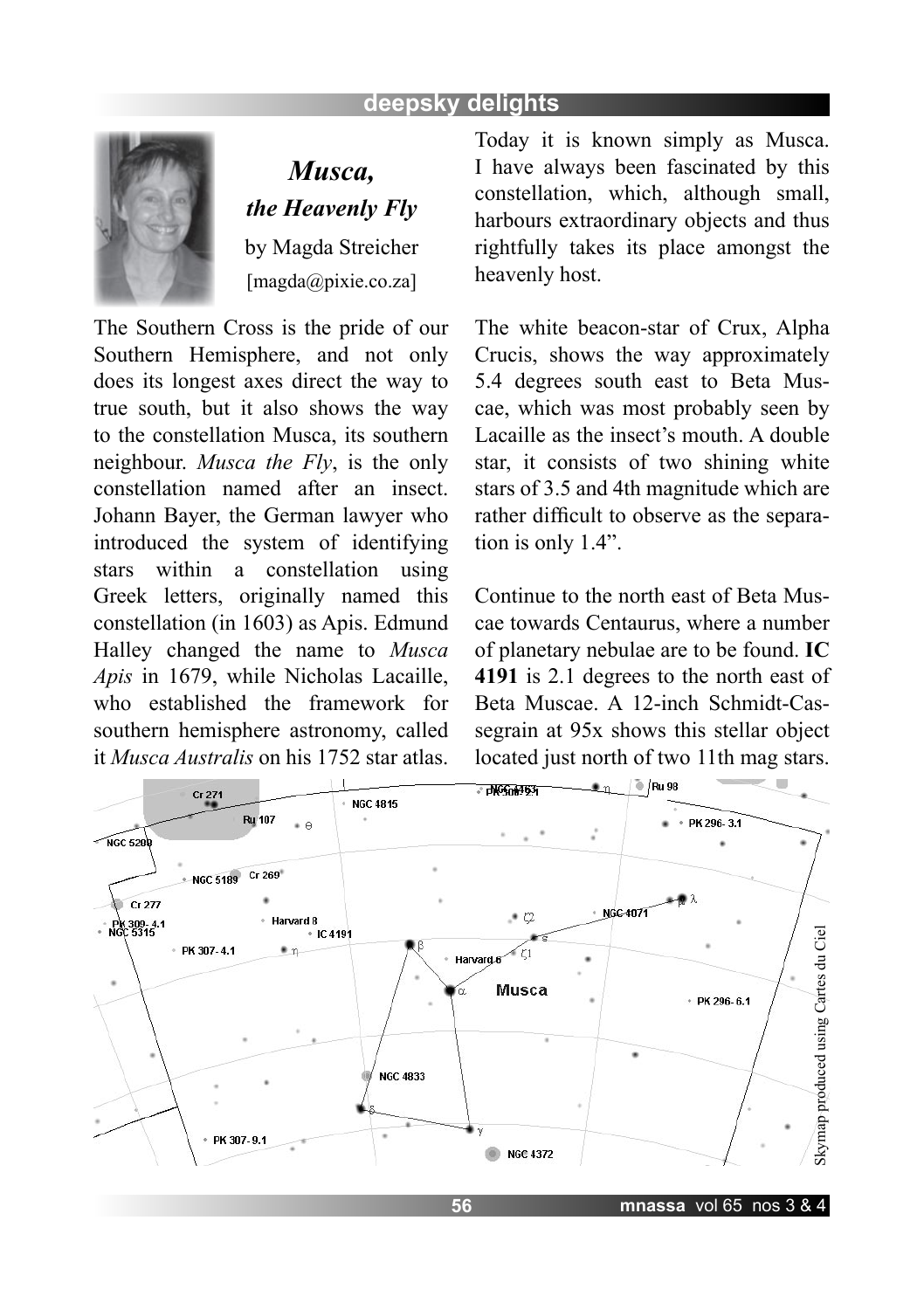The busy starfield is highlighted by HD 113919 about 9' south, a 6th magnitude star wearing an impressive orange cloak.

**NGC 5189** is a showpiece planetary, about 3° north-east of IC 4191, bordering the constellation Circinus. John Herschel discovered this remarkable planetary nebula in 1835 and described it as "a very strange object". My first impression of this nebula, through a 16-inch Schmidt-Cassegrain at 127x, was that it showed a lot of detail with a relatively well-defined eastern part. This impressive

planetary shows off a bright, curved bar in an east-west direction, which is well underlined to the north with a hazy inner south-eastern part. With higher power, splinter faint stars can be seen embedded in the flimsy arms of the nebula. The 7.1 magnitude white HD 117694 lies 6.5' off to the south. In general it seems that a bright star is associated with each object under discussion in Musca.

Move 2.6 degrees north-west to the double star **Theta Muscae,** which forms a triangle with NGC 5189 and IC 4191. The primary displays a blue-cream colour with the companion a slightly misty blue. Experience has taught me that when the colour of a double star needs discerning, first impressions are vital. The longer stars are observed, the



**Herschel's "very strange object" sketched by Magda. Planetary nebula NGC 5189.**

fainter the colours appear to be. John Herschel was the first to determine a reliable measure of Theta Muscae, with no real change since.

The open star cluster **NGC 4815** is situated on the border between Musca and Centaurus, just 1.1° north-west of Theta Muscae. I cannot help but agree with Herschel concerning the strangeness of some deep sky objects. NGC 4815 is faint, relatively compact and stringy. At higher power (12-inch S/C, 218x) it shows a funny, slightly curved figure "2", facing west with approximately 20 stars involved.

Move a further three degrees due west, following the line along the Crux/Musca border to locate **NGC 4463** which is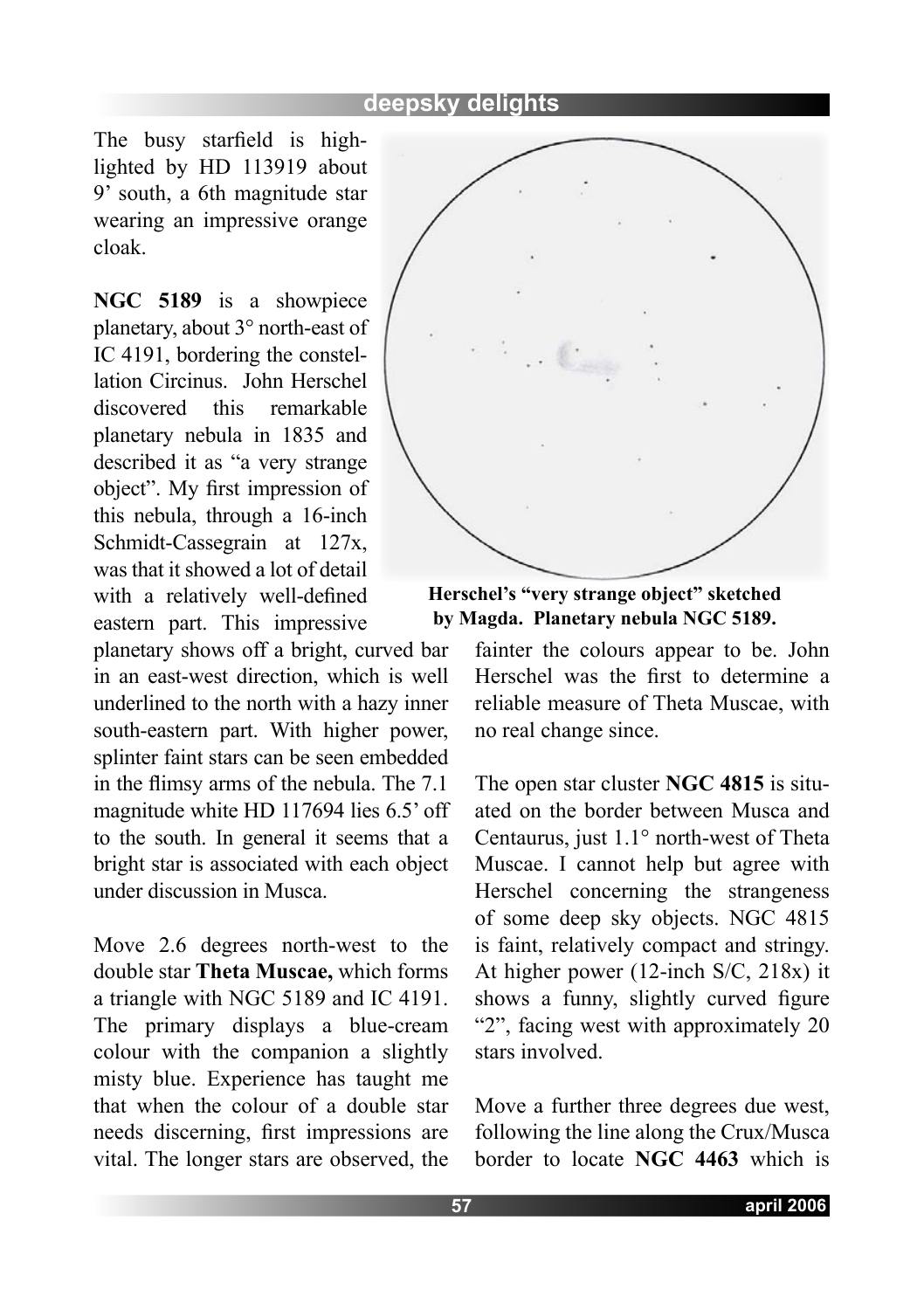## **deepsky delights**

bisected by the border of the two constellations. The stars in this grouping are very loose and show the shape of a north-pointing broken arrow, or a blunt arrow with drop-shoulders. The cluster is quite outstanding against the background starfield (12-inch S/C, 95x).

Another beautiful double star is **Zeta Muscae**, situated 2.6 degrees west of Beta Muscae. Zeta displays a soft creamy coloured primary with a pale orange companion.

Musca offers a rich harvest of lesserknown objects, recorded in catalogues such as the ESO, Harvard, Loden, Collinder, van den Berg Hagen and Ruprecht lists.

**ESO 064-SC05** is situated only 18' south east of Zeta Musca. The grouping consists of approximately 15 stars, 11' in diameter, which amazingly, form the shape of a teaspoon. The handle string of three stars, which run out to the east, is slightly brighter than the cup, full of faint stars facing south. Surprisingly this cluster can also be seen through binoculars. **Havard 8** is situated between two planetary nebulae, about a third of the way from IC 4191 towards NGC 5189. The cluster consists of more or less a dozen stars between 11 and 12th mag in a dainty curly formation from north to south, about 5' in length. Situated to the west is a pair of close stars, part of the grouping rounding it off beautifully. 8th mag HD 115267 is situated 8.5' to the north.

To the south-west of 3.6 mag Lambda Muscae, on the way to Carina, a dark lane is visible under dark sky conditions against the busy star background. From my Alldays site, Tim Cooper observed this lane with 16x50 binoculars, extending for a little over 1 degree further in a southwest direction. It is straddled by two 6th mag stars, HD 100382 and HD 101162. For more on this dark lane, and observing tips for dark nebulae in general, see Auke Slotegraaf's website at [http://www.psychohistorian.org/ astronomy/timsdarkneb.html].

**NGC 4833** is the first of two remarkable globular clusters in Musca and is situated 43' north-northwest of delta Muscae (which marks the wing tip of the fly). My first impression of NGC 4833 is a faint small compact globular cluster, which reminds me of a comet-coma and tail. The globular cluster gradually brightens towards a rather broad compact centre, which is overwhelming. The spreading out of stars in a north western direction is reasonably apparent and drapes downs to a sharp south east point to form a triangle shape. With higher power (12-inch S/C, 218x) a lovely tight splash of condensed and gaseous faint stars reveals itself. Faint outliers can be seen with hints of dark lanes, more so in the western fringes of the cluster. This outstanding globular was discovered by Lacaille and included in his 1755 catalogue.

Blue-yellow Gamma Muscae highlights another jewel of a globular cluster, some